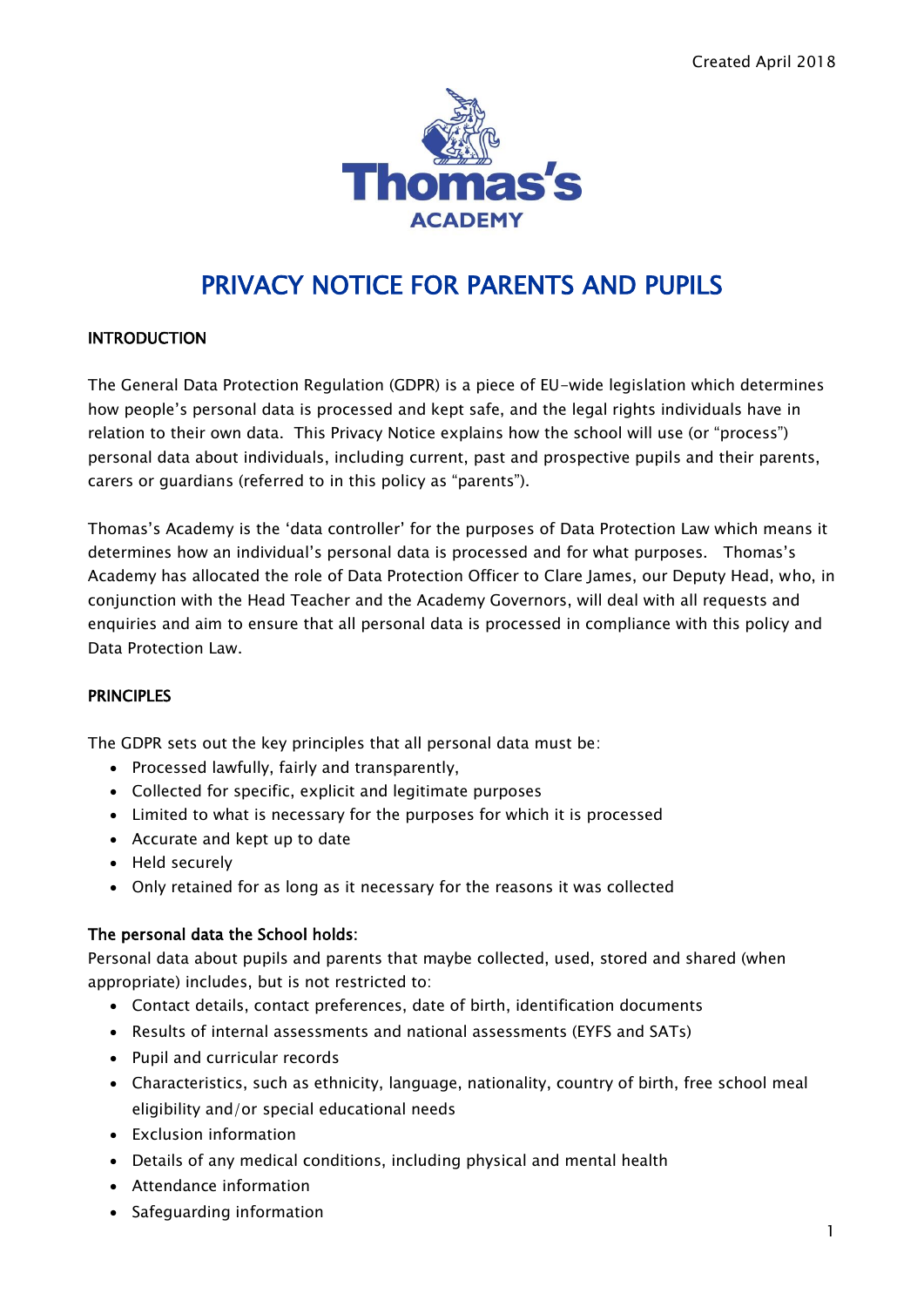- Details of any support received, including care packages, plans and support providers
- Photographs
- CCTV images captured in school
- Bank details and other financial information (eg about those who pay top-up fees to the school in Nursery)

We may also hold data about pupils that we have received from other organisations, including other schools, local authorities and the Department for Education.

#### Why we use this data

We use this data:

- To confirm the identity of prospective pupils and their parents
- To provide educational services and support pupil learning
- To monitor and report on pupil progress
- To safeguard pupils' welfare and provide appropriate pastoral care
- To celebrate achievements and events
- To monitor (as appropriate) use of the school's IT and communication systems in accordance with the school's IT acceptable use and online safety policies
- For security purposes
- To assess the quality of our services
- To carry out research and statistical analysis
- To give and receive information and references about past, current and prospective pupils to/from any educational institution that the pupil attended or where it is proposed they attend.
- To comply with the law regarding data sharing

#### PROCEDURES

#### Our legal basis for using this data

We only collect and use pupils' personal data when the law allows us to. Most commonly, we process it where:

- we need to comply with a legal obligation
- we need to process it for the legitimate interests of the school
- we need it to perform an official task in the public interest

Less commonly, we may also process pupils' personal data in situations where:

- we have obtained consent to use it in a certain way
- we need to protect the individual's vital interests (or someone else's interests)

Where we have obtained consent to use pupils' personal data, this consent can be withdrawn at any time. We will make this clear when we ask for consent, and explain how consent can be withdrawn. Whilst the majority of pupil information you provide to us is mandatory, some of it is provided to us on a voluntary basis. In order to comply with the General Data Protection Regulation, we will inform you whether you are required to provide certain pupil information to us or if you have a choice in this.

Some of the reasons listed above for collecting and using pupils' and parents' personal data overlap, and there may be several grounds which justify our use of this data.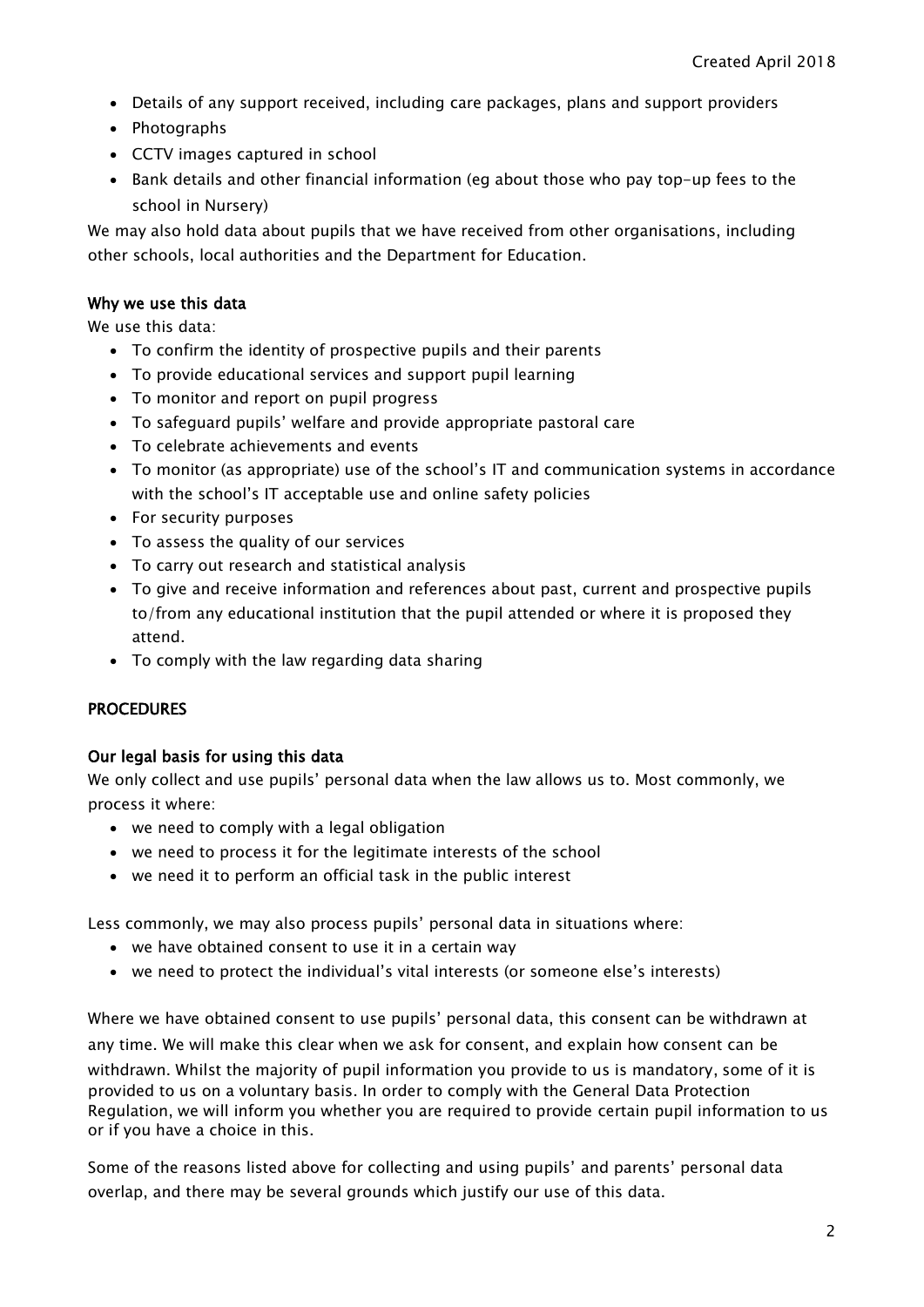### How we store this data

We keep personal information about pupils while they are attending our school. We may also keep it beyond their attendance at our school if this is necessary in order to comply with our legal obligations.

### Data sharing

We do not share information about pupils with any third party without consent unless the law and our policies allow us to do so.

We are required to share information about our pupils with the (DfE) under regulation 5 of The Education (Information About Individual Pupils) (England) Regulations 2013.

Where it is legally required or necessary (and it complies with data protection law) we may share personal information about pupils with:

- Our local authority to meet our legal obligations to share certain information with it, such as safeguarding concerns and exclusions
- The Department for Education
- The pupil's family and representatives
- Educators and examining bodies
- Our regulator Ofsted or HMI inspection teams
- Suppliers and service providers to enable them to provide the service we have contracted them for
- Central and local government
- Our auditors
- Survey and research organisations
- Health authorities
- Security organisations
- Health and social welfare organisations
- Professional advisers and consultants
- Charities and voluntary organisations, including Thomas's Schools' Foundation and the CAIRN Trust
- Police forces, courts, tribunals
- Professional bodies

#### National Pupil Database

The NPD is owned and managed by the Department for Education and contains information about pupils in schools in England. It provides invaluable evidence on educational performance to inform independent research, as well as studies commissioned by the Department. It is held in electronic format for statistical purposes. This information is securely collected from a range of sources including schools, local authorities and awarding bodies.

We are required by law, to provide information about our pupils to the DfE as part of statutory data collections such as the school census and early years' census. Some of this information is then stored in the NPD. The law that allows this is the Education (Information About Individual Pupils) (England) Regulations 2013.

To find out more about the NPD, go to [https://www.gov.uk/government/publications/national](https://www.gov.uk/government/publications/national-pupil-database-user-guide-and-supporting-information)[pupil-database-user-guide-and-supporting-information.](https://www.gov.uk/government/publications/national-pupil-database-user-guide-and-supporting-information)

The department may share information about our pupils from the NPD with third parties who promote the education or well-being of children in England by:

• conducting research or analysis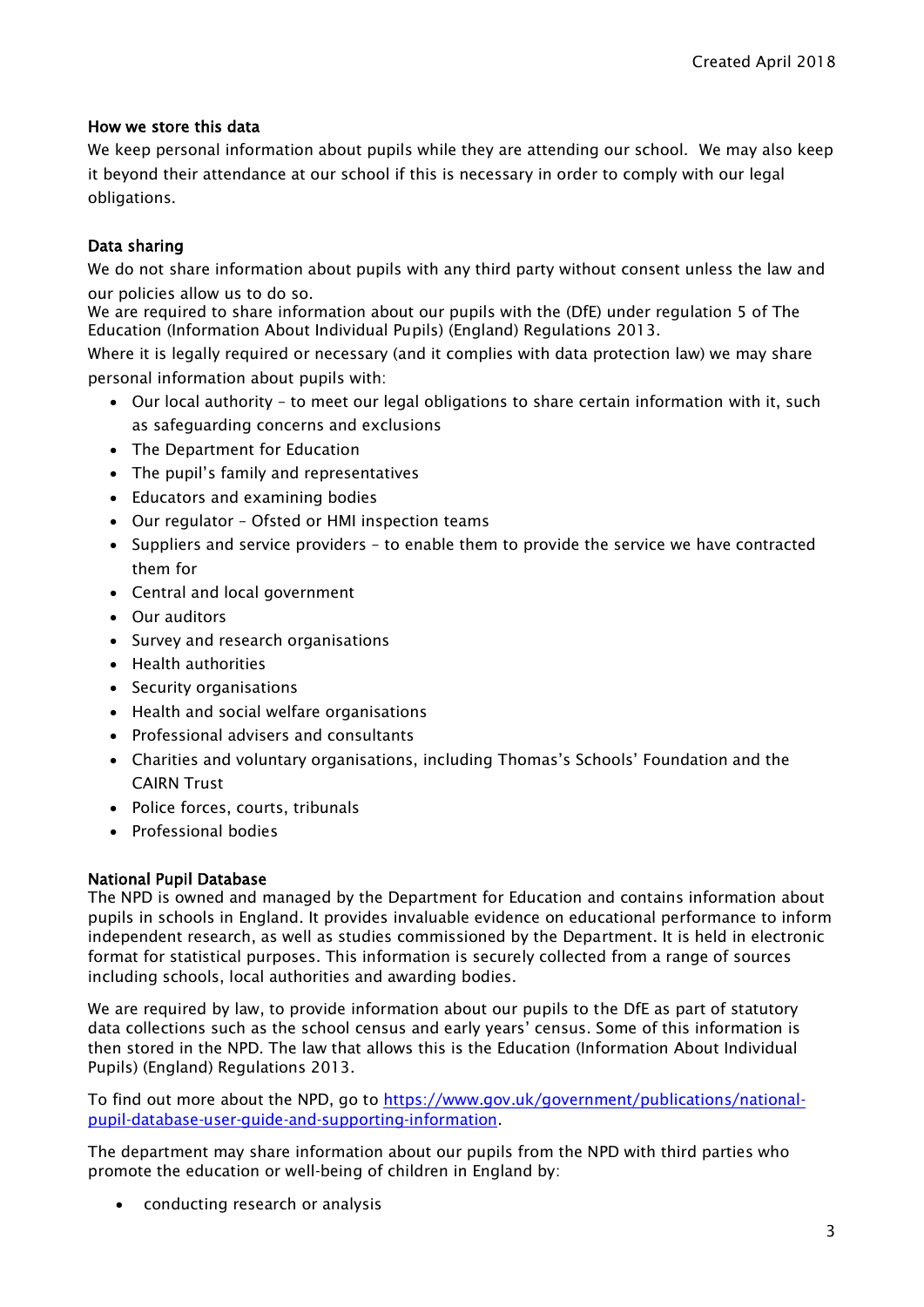- producing statistics
- providing information, advice or guidance

The Department has robust processes in place to ensure the confidentiality of our data is maintained and there are stringent controls in place regarding access and use of the data. Decisions on whether DfE releases data to third parties are subject to a strict approval process and based on a detailed assessment of:

- who is requesting the data
- the purpose for which it is required
- the level and sensitivity of data requested: and
- the arrangements in place to store and handle the data

To be granted access to pupil information, organisations must comply with strict terms and conditions covering the confidentiality and handling of the data, security arrangements and retention and use of the data.

For more information about the department's data sharing process, please visit: <https://www.gov.uk/data-protection-how-we-collect-and-share-research-data>

For information about which organisations the department has provided pupil information, (and for which project), please visit the following website: <https://www.gov.uk/government/publications/national-pupil-database-requests-received>

To contact DfE:<https://www.gov.uk/contact-dfe>

#### Transferring data internationally

Where we transfer personal data to a country or territory outside the European Economic Area, we will do so in accordance with data protection law.

#### PARENTS AND PUPILS' RIGHTS REGARDING PERSONAL DATA

Under data protection legislation, parents and pupils have the right to request access to information about them that we hold. To make a request for your personal information, or be given access to your child's educational record, please contact the Head Teacher

You also have the right to:

- object to processing of personal data that is likely to cause, or is causing, damage or distress
- prevent processing for the purpose of direct marketing
- object to decisions being taken by automated means
- in certain circumstances, have inaccurate personal data rectified, blocked, erased or destroyed; and
- claim compensation for damages caused by a breach of the Data Protection regulations

If you have a concern about the way we are collecting or using your personal data, we request that you raise your concern with us in the first instance. Alternatively, you can contact the Information Commissioner's Office at <https://ico.org.uk/concerns/>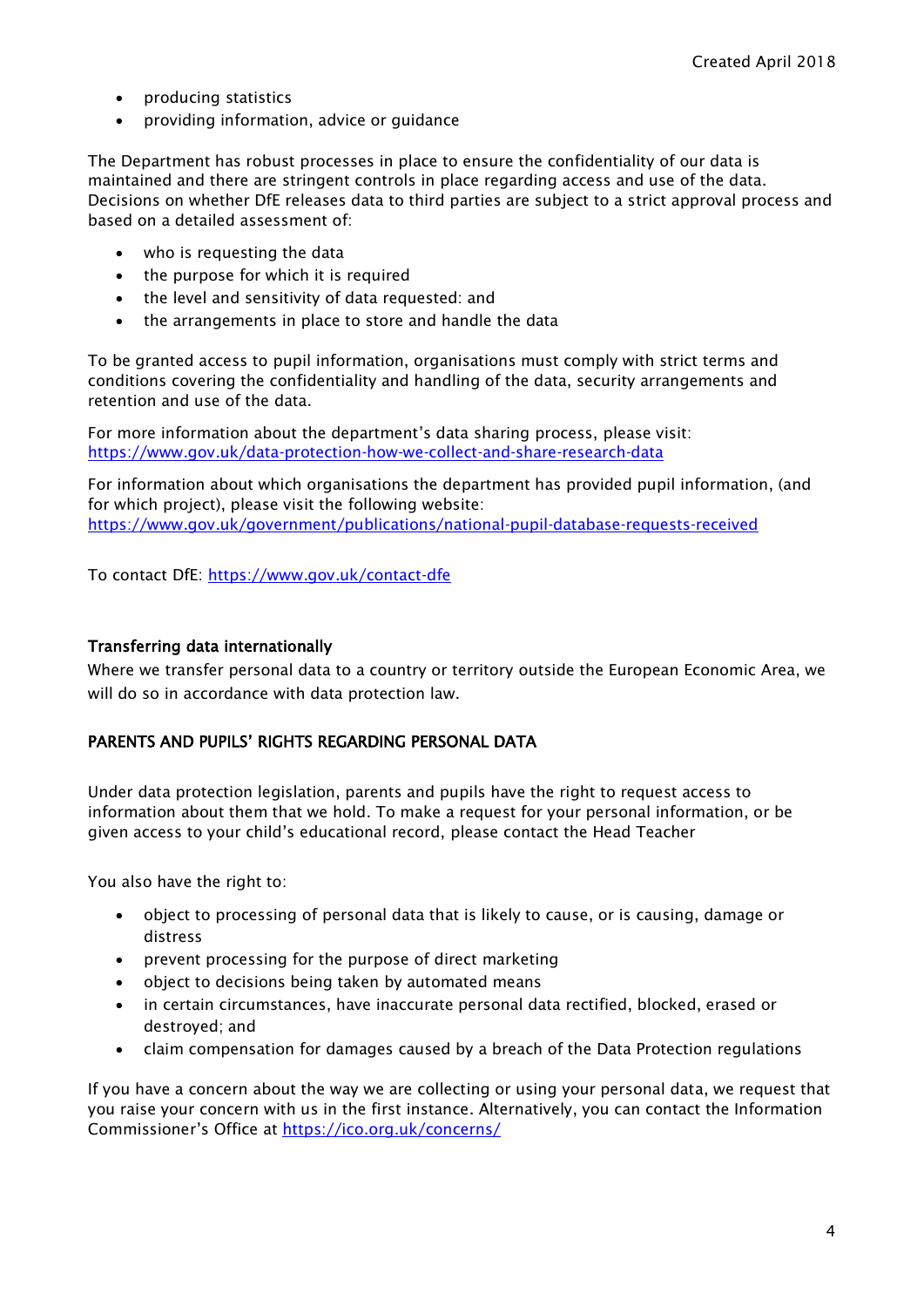Individuals have a right to make a 'subject access request' to gain access to personal information that the school holds about them.

Pupils can make subject access request for their own personal data provided that, in the reasonable opinion of the school, they have sufficient maturity to understand the request they are making. This is generally considered to be age 13 and above although this will depend on both the child and the personal data requested, including any relevant circumstances at home. Slightly younger children may also be sufficiently mature to have a say in this decision.

Parents can make a request with respect to their child's data where the child is not considered mature enough to understand their rights over their own data.

A pupil of any age may ask a parent or other representative to make a subject access request on his/her behalf. Moreover (if of sufficient age) their consent or authority may need to be sought by the parent making such a request. All information requests from, or on behalf of, pupils – whether made under subject access or simply as an incidental request – will therefore be considered on a case by case basis.

While a person with parental responsibility will generally be entitled to make a subject access request on behalf of younger pupils, the information in question is always considered to be the child's at law.

Parents also have the right to make a subject access request with respect to any personal data the school holds about them.

If you make a subject access request, and if we do hold information about you or your child, we will:

- Give you a description of it
- Tell you why we are holding and processing it, and how long we will keep it for
- Explain where we got it from, if not from you or your child
- Tell you who it has been, or will be, shared with
- Let you know whether any automated decision-making is being applied to the data, and any consequences of this
- Give you a copy of the information in an intelligible form within a month of the request being made

If you would like to make a request, please contact the Head Teacher.

Individuals also have the right for their personal information to be transmitted electronically to another organisation in certain circumstances.

Requests for access to a child's educational record should be made in writing to the Head Teacher.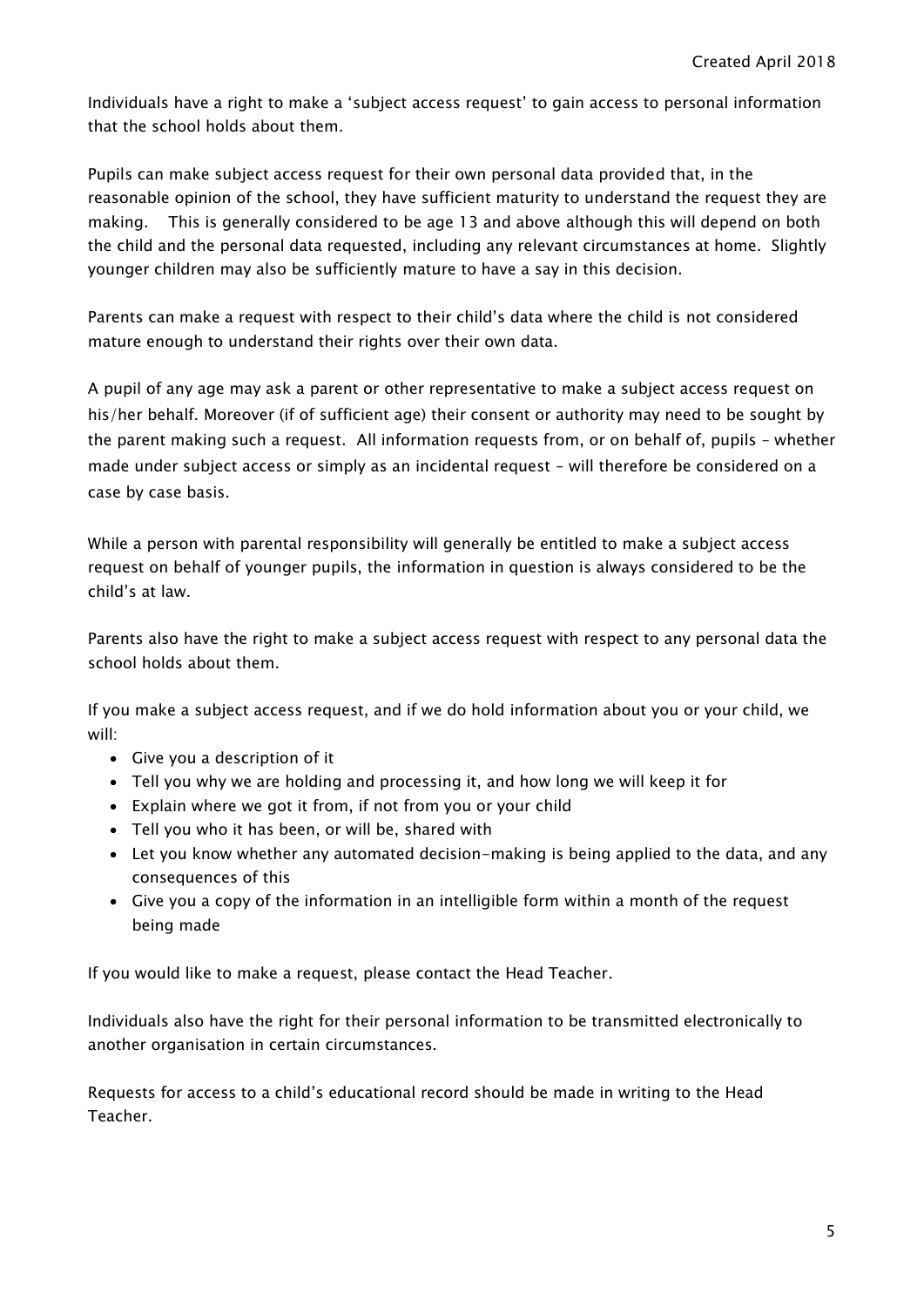## Other rights

In addition to the right to make a subject access request (see above) individuals also have the right to:

- Withdraw their consent to processing at any time (where consent is the lawful reason for processing).
- Ask us to rectify, erase or restrict processing of their personal data, or object to the processing of it (in certain circumstances)
- Prevent use of their personal data for direct marketing
- Challenge processing which has been justified on the basis of public interest
- Request a copy of agreements under which their personal data is transferred outside of the European Economic Area
- Object to decisions based solely on automated decision making or profiling (decisions taken with no human involvement, that might negatively affect them)
- Prevent processing that is likely to cause damage or distress
- Be notified of a data breach in certain circumstances
- Make a complaint to the ICO
- Ask for their personal data to be transferred to a third party in a structured, commonly used and machine-readable format (in certain circumstances)
- To claim compensation for damages caused by a breach of the data protection regulations

To exercise any of these rights, please contact the Head Teacher.

#### Contact us

Any Subject Access Request or enquiry about the use of personal data or about anything mentioned in this privacy notice should be made to the Head Teacher.

- [head@academy.thomas-s.co.uk](mailto:head@academy.thomas-s.co.uk)
- $-02077362318$

#### **Complaints**

Any complaints about our collection and use of personal information are taken very seriously. If you think that our collection or use of personal information is unfair, misleading or inappropriate, or have any other concern about our data processing, please raise this with us in the first instance at the above address.

Alternatively, you can make a complaint to the Information Commissioner's Office:

- Report a concern online at: <https://ico.org.uk/concerns>
- Call 0303 123 1113
- Or write to: Information Commissioner's Office, Wycliffe House, Water Lane, Wilmslow, Cheshire, SK9 5AF

#### **REFERENCES**

This Privacy Notice has been informed by: DfE Model Privacy Notice for pupils ISBA GDPR Template Privacy Notice (December 2017)